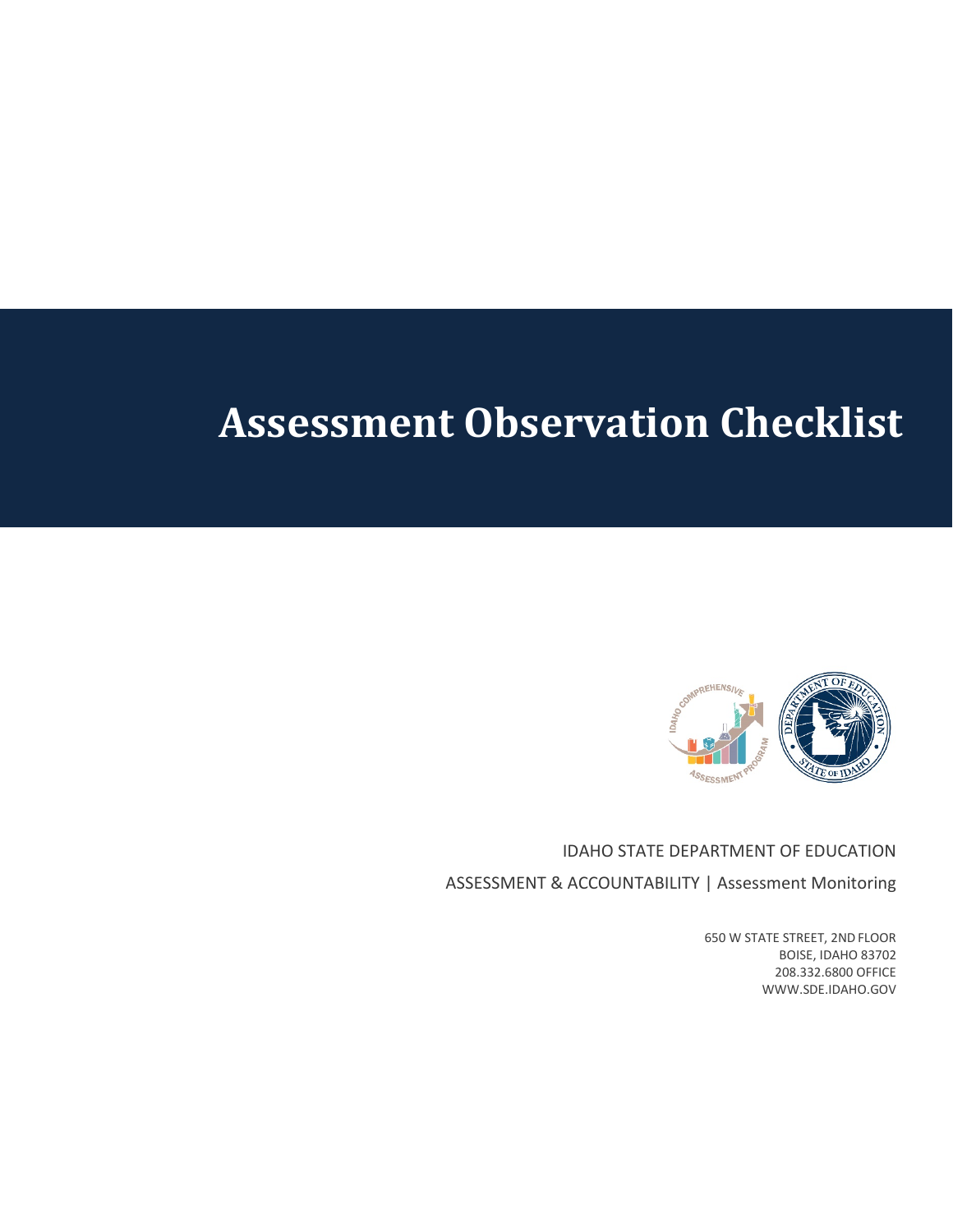# **Assessment Observation Checklist**

## **PURPOSE**

One of the main goals of the assessment observation process is to certify that assessments are being administered in a fair and consistent manner to all Idaho students. During on-site assessment observations, the Assessment Observation Checklist is used by SDE personnel as a tool to ensure that specific before, during-, and after-testing actions and procedures are being implemented with fidelity. Verifying the listed actions are being fully implemented at a district level will help produce valid and reliable student performance data.

Districts are encouraged to use this checklist to ensure test administrators are implementing standardized test administration processes for each assessment that is a part of Idaho's comprehensive assessment program, including IRI, ISAT, ACCESS, and SAT. Districts are also encouraged to review the Assessment Integrity Guide to review district responsibilities around state tests prior to test administrations. The Assessment Integrity Guide is located on the [Assessment and Accountability Department Resource Center webpage.](https://www.sde.idaho.gov/assessment/resource-center.html)

## **METHOD**

| School Name:                            | <b>Observation Date:</b>         |
|-----------------------------------------|----------------------------------|
| Assessment:                             | <b>Assessment Domain:</b>        |
| District/School Assessment Coordinator: | Test Administrator/Proctor Name: |

Note: Not all activities and procedures are applicable for each assessment.

## **Indicators**

- **F**: Fully Implemented
- **P**: Partially Implemented
- **N/O**: Not Observed
- **NA**: Not Applicable

• **N**: Not Implemented

## Before Test Administration

| Objective                                                                                                                                                                          | Implementation |
|------------------------------------------------------------------------------------------------------------------------------------------------------------------------------------|----------------|
| <b>Test Security</b>                                                                                                                                                               |                |
| Test security agreements have been signed by TAs and support staff.                                                                                                                |                |
| Test materials are stored in a locked, limited access location and are transported in a secure<br>manner from storage to assessment location.                                      |                |
| <b>Test Training</b>                                                                                                                                                               |                |
| TAs have been trained/certified to administer the assessment.                                                                                                                      |                |
| Testing location adheres to the specific specifications (number of students, test station<br>$\bullet$<br>configurations) outline/paper in the Test Administration Manual.         |                |
| Test Environment                                                                                                                                                                   |                |
| Classroom instructional material including content specific posters, graphic organizers, and<br>other visual aids are covered up.                                                  |                |
| Signs indicating student testing is in progress are posted at test location entrances (i.e. Testing<br>in Progress - Do Not Disturb).                                              |                |
| Test administrator materials have been prepared prior to test facilitation. Materials may<br>٠<br>include: TA scripts, computer, CD(s), student rosters, test tickets, clock, etc. |                |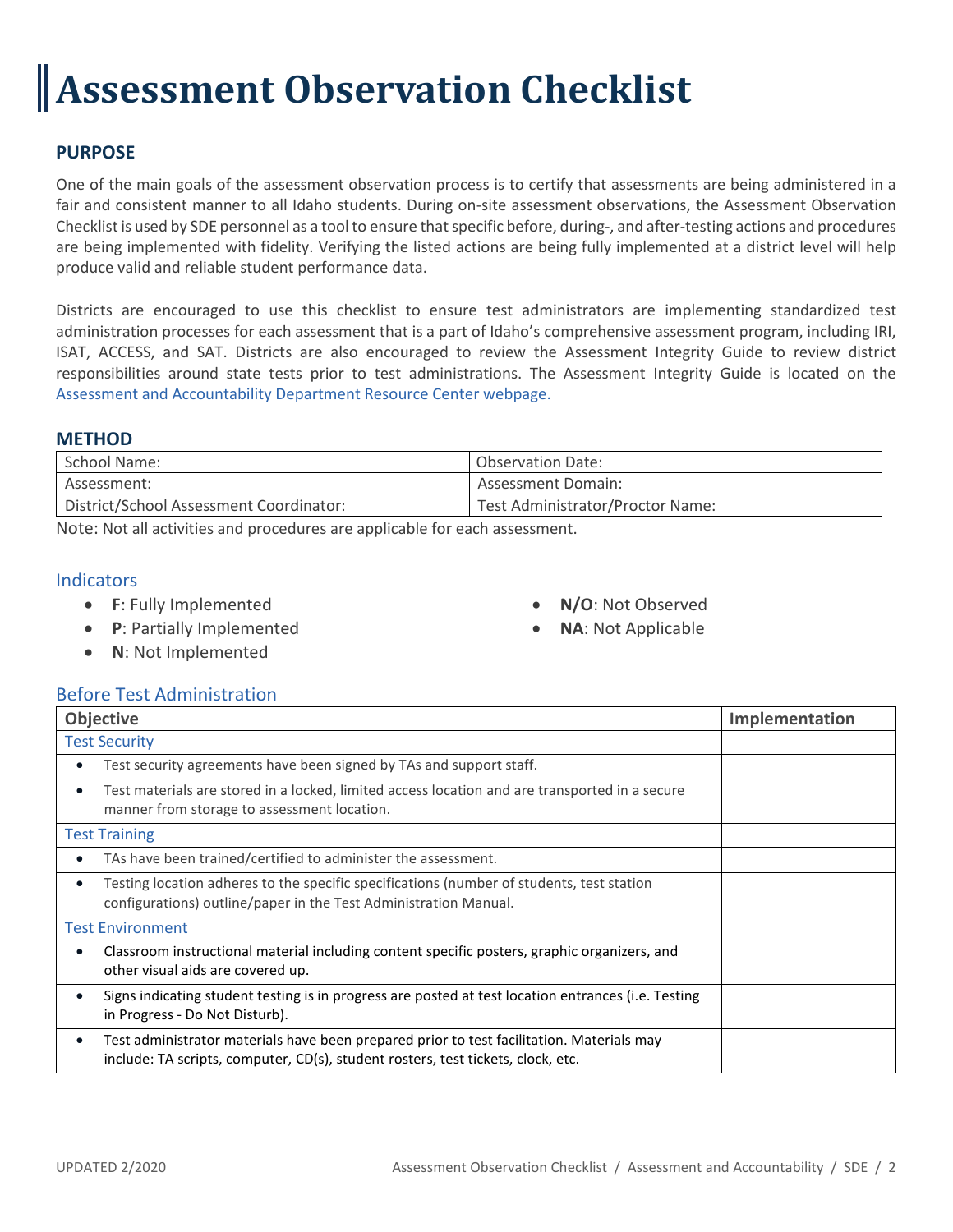| <b>Test Materials and Accommodations</b> |                                                                                                                                                                                                           |  |
|------------------------------------------|-----------------------------------------------------------------------------------------------------------------------------------------------------------------------------------------------------------|--|
|                                          | Student materials have been prepared prior to test facilitation. Materials may include: testing<br>devices, student response booklets, scratch paper, pencils, headsets, microphones,<br>headphones, etc. |  |
|                                          | Digital and/or tactile accommodations have been identified and assigned to individual students<br>with a documented need.                                                                                 |  |

## During Test Administration

| <b>Objective</b>                                                                                                                                 | Implementation |
|--------------------------------------------------------------------------------------------------------------------------------------------------|----------------|
| <b>Preparing Students to Test</b>                                                                                                                |                |
| TA assists students in finding their seats either verbally or using a seating chart.<br>$\bullet$                                                |                |
| Instructions/Directions are explicitly given to students on the type, duration, and purpose of the<br>$\bullet$<br>testing session.              |                |
| Students are afforded the opportunity to clarify instructions/directions for the test session.<br>$\bullet$                                      |                |
| Cellular/Electronic devices are turned off and collected.<br>$\bullet$                                                                           |                |
| Instructions are explicitly given to students for what to do after testing is completed.<br>$\bullet$                                            |                |
| Instructions are explicitly given to the students on how test material will be collected.<br>$\bullet$                                           |                |
| Proctor verifies appropriate accommodations are available to students per district<br>$\bullet$<br>communication plan.                           |                |
| <b>Active Test Proctoring</b>                                                                                                                    |                |
| TA exhibits professional and unobtrusive behavior throughout the test session.<br>$\bullet$                                                      |                |
| Begins the session on time and affords students with the designated amount of test time.<br>$\bullet$                                            |                |
| Reads the correct script verbatim.<br>$\bullet$                                                                                                  |                |
| Handles difficult/disruptive behavior in an efficient and appropriate manner.<br>$\bullet$                                                       |                |
| Answers questions about cognitive test items by providing standard responses; did not help<br>$\bullet$<br>students respond to items.            |                |
| Monitors student progress by walking around the room and verifies students are working in<br>$\bullet$<br>correct sections.                      |                |
| Monitors student progress on a proctor device via test administrative portal (Cambium, WIDA<br>$\bullet$<br>AMS, College Board, I-Station, etc.) |                |
| Observes students with disabilities or ELs engaging or utilizing supports and accommodations.<br>$\bullet$                                       |                |
| <b>Concluding Test</b>                                                                                                                           |                |
| TA verifies students have fully completed the test session in its entirety.<br>$\bullet$                                                         |                |
| TA makes note of students who have not fully completed the test session and records the test<br>$\bullet$<br>item # and test time duration.      |                |
| Instructions are explicitly given to the students on how test material will be collected.<br>$\bullet$                                           |                |

## After Test Administration

| <b>Objective</b>                                                                                                                                                                                              | Implementation |
|---------------------------------------------------------------------------------------------------------------------------------------------------------------------------------------------------------------|----------------|
| <b>Test Materials</b>                                                                                                                                                                                         |                |
| TA accounts for all student response booklets and other secure materials (i.e. scratch paper,<br>CDs, Braille resources, technology devices that have student responses, etc.) before dismissing<br>students. |                |
| TA verifies students have finished/logged out of testing session before releasing the students.                                                                                                               |                |